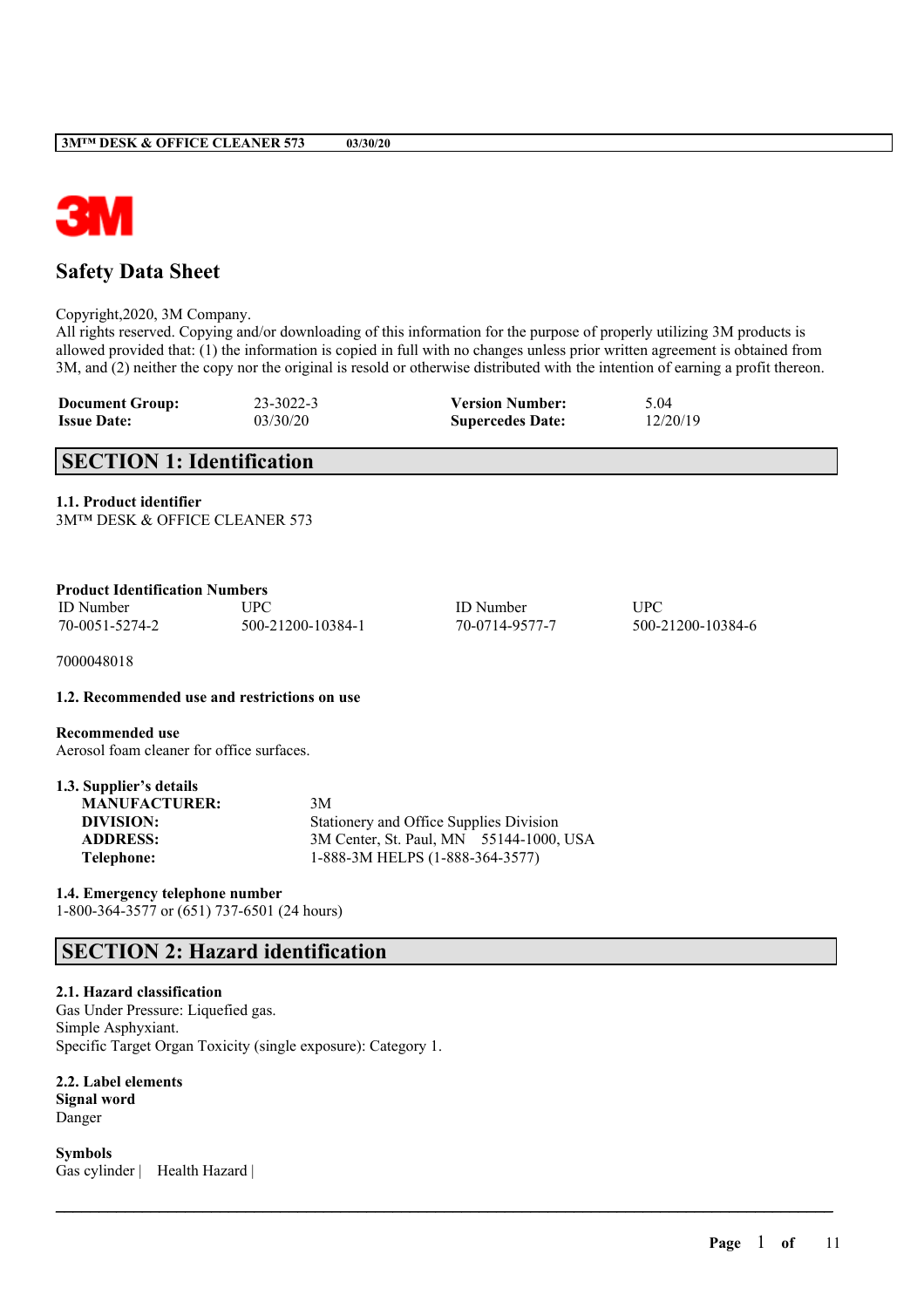

**Hazard Statements** Contains gas under pressure; may explode if heated.

May displace oxygen and cause rapid suffocation.

Causes damage to organs: cardiovascular system |

### **Precautionary Statements**

### **Prevention:**

Do not breathe dust/fume/gas/mist/vapors/spray. Do not eat, drink or smoke when using this product. Wash thoroughly after handling.

### **Response:**

IF exposed: Call a POISON CENTER or doctor/physician. Specific treatment (see Notes to Physician on this label).

#### **Storage:**

Protect from sunlight. Store in a well-ventilated place. Store locked up.

### **Disposal:**

Dispose of contents/container in accordance with applicable local/regional/national/international regulations.

# **Notes to Physician:**

Exposure may increase myocardial irritability. Do not administer sympathomimetic drugs unless absolutely necessary.

#### **Supplemental Information:**

May cause frostbite. Intentional concentration and inhalation may be harmful or fatal.

# **SECTION 3: Composition/information on ingredients**

| Ingredient                  | C.A.S. No.    | $\%$ by Wt           |
|-----------------------------|---------------|----------------------|
| <b>WATER</b>                | 7732-18-5     | $85 - 95$            |
| ISOPROPYL ALCOHOL           | $67-63-0$     | 3 - 5 Trade Secret * |
| <b>ISOBUTANE PROPELLANT</b> | $75 - 28 - 5$ | 1 - 5 Trade Secret * |
| <b>ETHOXYLATED ALCOHOLS</b> | 68439-46-3    | 1 - 3 Trade Secret * |
| <b>SODIUM CARBONATE</b>     | 497-19-8      | $0.1 -$              |
| <b>FRAGRANCE</b>            | Trade Secret* | ${}_{0.5}$           |

\*The specific chemical identity and/or exact percentage (concentration) of this composition has been withheld as a trade secret.

 $\mathcal{L}_\mathcal{L} = \mathcal{L}_\mathcal{L} = \mathcal{L}_\mathcal{L} = \mathcal{L}_\mathcal{L} = \mathcal{L}_\mathcal{L} = \mathcal{L}_\mathcal{L} = \mathcal{L}_\mathcal{L} = \mathcal{L}_\mathcal{L} = \mathcal{L}_\mathcal{L} = \mathcal{L}_\mathcal{L} = \mathcal{L}_\mathcal{L} = \mathcal{L}_\mathcal{L} = \mathcal{L}_\mathcal{L} = \mathcal{L}_\mathcal{L} = \mathcal{L}_\mathcal{L} = \mathcal{L}_\mathcal{L} = \mathcal{L}_\mathcal{L}$ 

# **SECTION 4: First aid measures**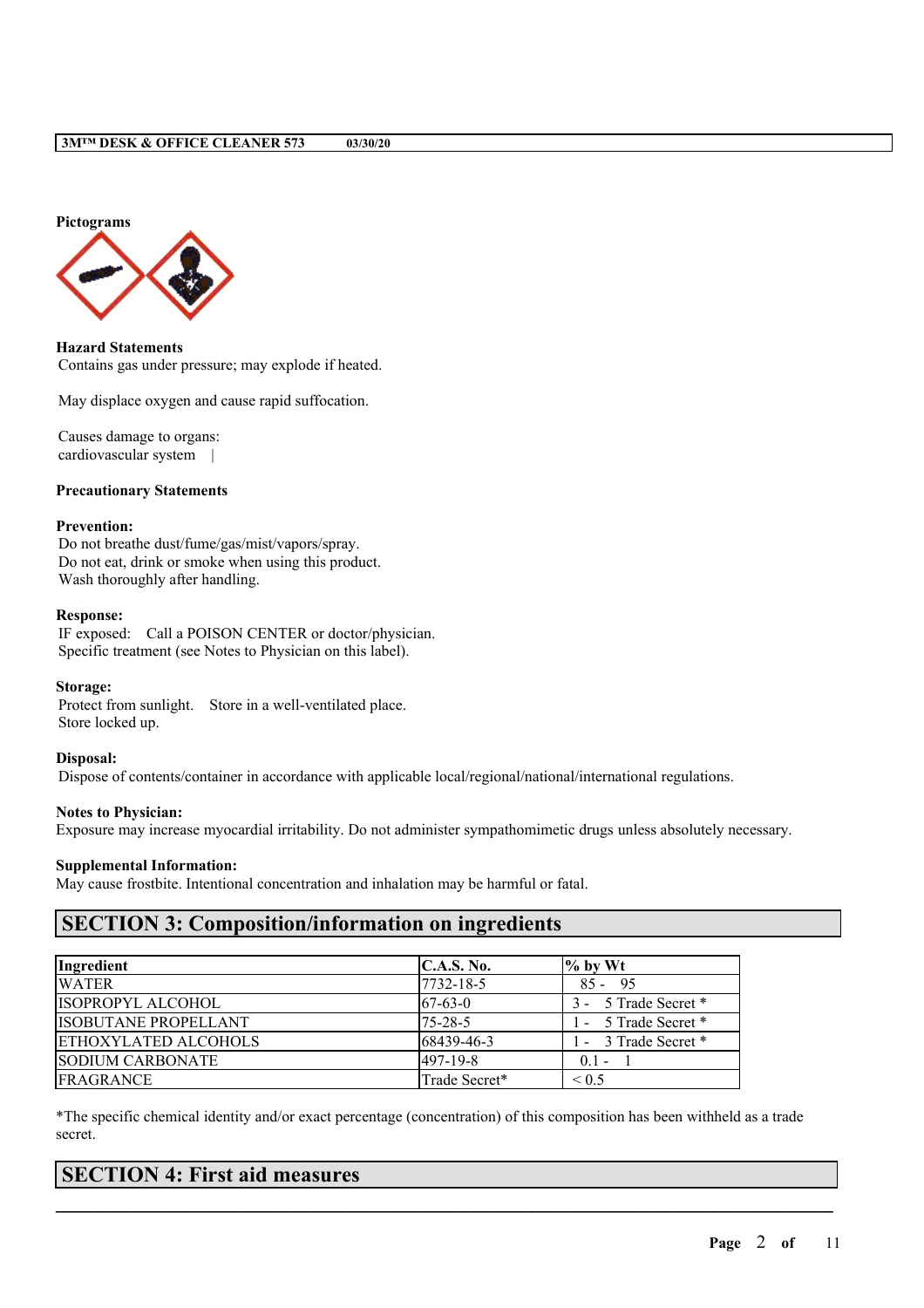### **4.1. Description of first aid measures**

### **Inhalation:**

Remove person to fresh air. Get medical attention.

### **Skin Contact:**

Thaw frosted skin with lukewarm water. Do not rub affected area. Get medical attention.

### **Eye Contact:**

Immediately flush with large amounts of water. Remove contact lenses if easy to do. Continue rinsing. Get medical attention.

# **If Swallowed:**

Rinse mouth. If you feel unwell, get medical attention.

### **4.2. Most important symptoms and effects, both acute and delayed**

See Section 11.1. Information on toxicological effects.

### **4.3. Indication of any immediate medical attention and special treatment required**

Exposure may increase myocardial irritability. Do not administer sympathomimetic drugs unless absolutely necessary.

# **SECTION 5: Fire-fighting measures**

### **5.1. Suitable extinguishing media**

Use a fire fighting agent suitable for the surrounding fire.

# **5.2. Special hazards arising from the substance or mixture**

None inherent in this product.

### **Hazardous Decomposition or By-Products**

Hydrocarbons During Combustion Carbon monoxide During Combustion Carbon dioxide During Combustion

### **5.3. Special protective actions for fire-fighters**

No special protective actions for fire-fighters are anticipated.

# **SECTION 6: Accidental release measures**

### **6.1. Personal precautions, protective equipment and emergency procedures**

Evacuate area. Keep away from heat/sparks/open flames/hot surfaces. - No smoking. Ventilate the area with fresh air. For large spill, or spills in confined spaces, provide mechanical ventilation to disperse or exhaust vapors, in accordance with good industrial hygiene practice. Refer to other sections of this SDS for information regarding physical and health hazards, respiratory protection, ventilation, and personal protective equipment.

#### **6.2. Environmental precautions**

Avoid release to the environment.

#### **6.3. Methods and material for containment and cleaning up**

If possible, seal leaking container. Place leaking containers in a well-ventilated area, preferably an operating exhaust hood, or if necessary outdoors on an impermeable surface until appropriate packaging for the leaking container or its contents is available. Contain spill. Working from around the edges of the spill inward, cover with bentonite, vermiculite, or

 $\mathcal{L}_\mathcal{L} = \mathcal{L}_\mathcal{L} = \mathcal{L}_\mathcal{L} = \mathcal{L}_\mathcal{L} = \mathcal{L}_\mathcal{L} = \mathcal{L}_\mathcal{L} = \mathcal{L}_\mathcal{L} = \mathcal{L}_\mathcal{L} = \mathcal{L}_\mathcal{L} = \mathcal{L}_\mathcal{L} = \mathcal{L}_\mathcal{L} = \mathcal{L}_\mathcal{L} = \mathcal{L}_\mathcal{L} = \mathcal{L}_\mathcal{L} = \mathcal{L}_\mathcal{L} = \mathcal{L}_\mathcal{L} = \mathcal{L}_\mathcal{L}$ 

# **Substance Condition**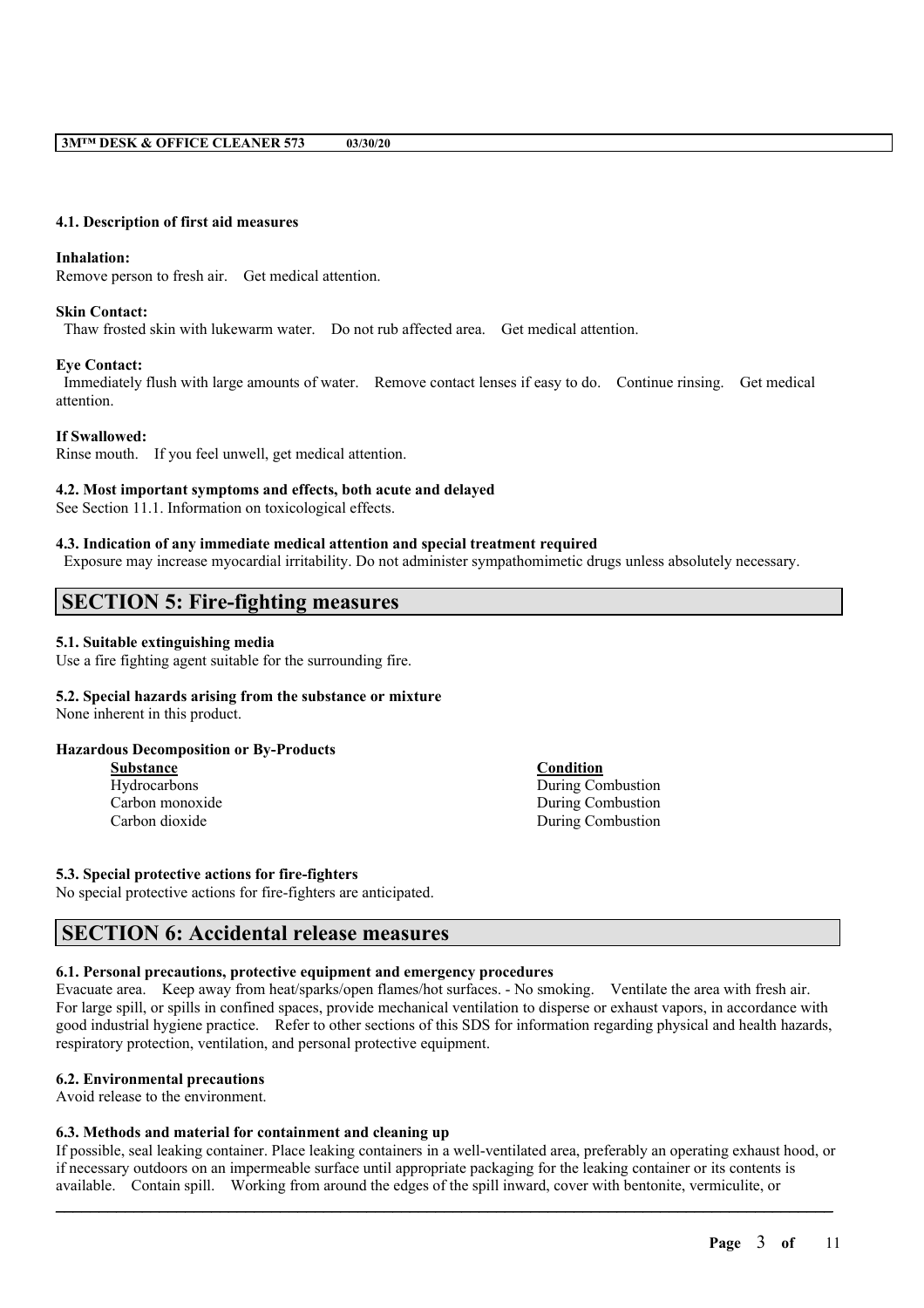commercially available inorganic absorbent material. Mix in sufficient absorbent until it appears dry. Remember, adding an absorbent material does not remove a physical, health, or environmental hazard. Collect as much of the spilled material as possible. Place in a metal container approved for transportation by appropriate authorities. Clean up residue with detergent and water. Dispose of collected material as soon as possible in accordance with applicable local/regional/national/international regulations.

# **SECTION 7: Handling and storage**

# **7.1. Precautions for safe handling**

Do not use in a confined area with minimal air exchange. Do not pierce or burn, even after use. Do not breathe dust/fume/gas/mist/vapors/spray. Do not get in eyes, on skin, or on clothing. Do not eat, drink or smoke when using this product. Wash thoroughly after handling.

### **7.2. Conditions for safe storage including any incompatibilities**

Protect from sunlight. Store in a well-ventilated place. Store away from heat. Do not expose to temperatures exceeding 50 C/ 122 F.

# **SECTION 8: Exposure controls/personal protection**

### **8.1. Control parameters**

### **Occupational exposure limits**

If a component is disclosed in section 3 but does not appear in the table below, an occupational exposure limit is not available for the component.

| Ingredient           | C.A.S. No.     | Agency       | Limit type                                         | <b>Additional Comments</b> |
|----------------------|----------------|--------------|----------------------------------------------------|----------------------------|
| IISOPROPYL ALCOHOL   | $167 - 63 - 0$ | ACGIH        | TWA:200 ppm;STEL:400 ppm   A4: Not class. as human |                            |
|                      |                |              |                                                    | I carcin                   |
| ISOPROPYL ALCOHOL    | 67-63-0        | <b>OSHA</b>  | $\text{TWA}:980 \text{ mg/m}3(400 \text{ ppm})$    |                            |
| ISOBUTANE PROPELLANT | $175 - 28 - 5$ | <b>ACGIH</b> | $\vert$ STEL:1000 ppm                              |                            |

ACGIH : American Conference of Governmental Industrial Hygienists

AIHA : American Industrial Hygiene Association

CMRG : Chemical Manufacturer's Recommended Guidelines

OSHA : United States Department of Labor - Occupational Safety and Health Administration

TWA: Time-Weighted-Average

STEL: Short Term Exposure Limit

CEIL: Ceiling

#### **8.2. Exposure controls**

#### **8.2.1. Engineering controls**

Do not remain in area where available oxygen may be reduced. Use general dilution ventilation and/or local exhaust ventilation to control airborne exposures to below relevant Exposure Limits and/or control dust/fume/gas/mist/vapors/spray. If ventilation is not adequate, use respiratory protection equipment.

### **8.2.2. Personal protective equipment (PPE)**

#### **Eye/face protection**

Select and use eye/face protection to prevent contact based on the results of an exposure assessment. The following eye/face protection(s) are recommended: Full Face Shield Indirect Vented Goggles

### **Skin/hand protection**

Select and use gloves and/or protective clothing approved to relevant local standards to prevent skin contact based on the results of an exposure assessment. Selection should be based on use factors such as exposure levels, concentration of the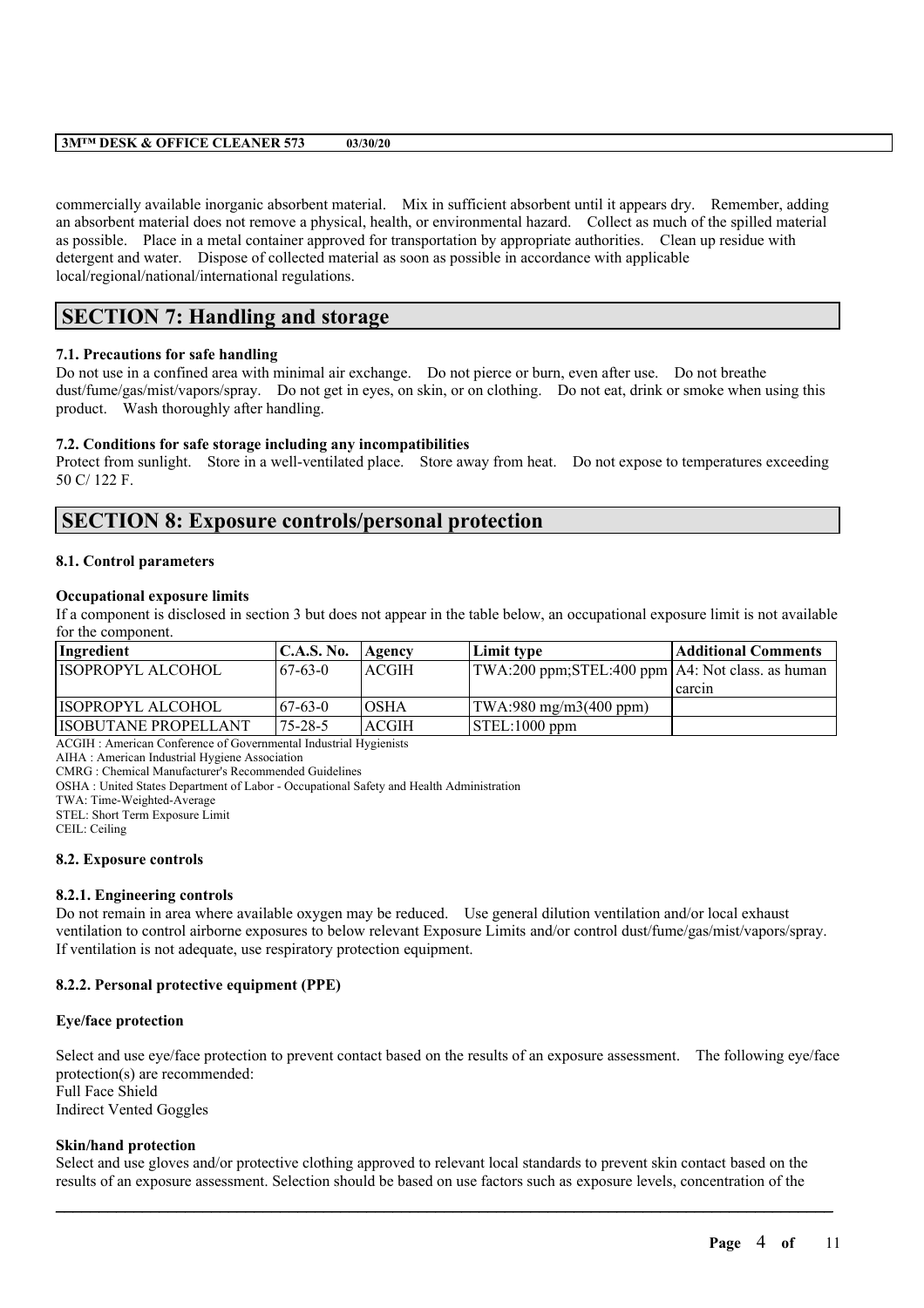substance or mixture, frequency and duration, physical challenges such as temperature extremes, and other use conditions. Consult with your glove and/or protective clothing manufacturer for selection of appropriate compatible gloves/protective clothing. Note: Nitrile gloves may be worn over polymer laminate gloves to improve dexterity. Gloves made from the following material(s) are recommended: Polymer laminate

### **Respiratory protection**

An exposure assessment may be needed to decide if a respirator is required. If a respirator is needed, use respirators as part of a full respiratory protection program. Based on the results of the exposure assessment, select from the following respirator type(s) to reduce inhalation exposure:

Half facepiece or full facepiece supplied-air respirator

For questions about suitability for a specific application, consult with your respirator manufacturer.

### **Thermal hazards**

Wear cold insulating gloves/face shield/eye protection.

# **SECTION 9: Physical and chemical properties**

# **9.1. Information on basic physical and chemical properties**

| Appearance                                |                                                             |  |
|-------------------------------------------|-------------------------------------------------------------|--|
| <b>Physical state</b>                     | Liquid                                                      |  |
| Color                                     | White                                                       |  |
| <b>Specific Physical Form:</b>            | Foam                                                        |  |
| Odor                                      | Clean, Fresh Odor                                           |  |
| <b>Odor threshold</b>                     | No Data Available                                           |  |
| pН                                        | $11 - 12$                                                   |  |
| <b>Melting point</b>                      | Not Applicable                                              |  |
| <b>Boiling Point</b>                      | $180 - 213$ °F                                              |  |
| <b>Flash Point</b>                        | No flash point                                              |  |
| <b>Evaporation rate</b>                   | >=1 [Ref Std:WATER=1] [Details: product as applied (without |  |
|                                           | propellant)                                                 |  |
| <b>Flammability (solid, gas)</b>          | Not Applicable                                              |  |
| <b>Flammable Limits(LEL)</b>              | 1.80 % [Details: for propellent]                            |  |
| <b>Flammable Limits(UEL)</b>              | 12.7 % [ <i>Details</i> : for propellent]                   |  |
| <b>Vapor Pressure</b>                     | 31 - 43 psi [@ 70 °F] [Details: (aerosol can pressure)]     |  |
| <b>Vapor Density</b>                      | No Data Available                                           |  |
| <b>Density</b>                            | $1$ g/ml                                                    |  |
| <b>Specific Gravity</b>                   | Approximately 1 [Ref Std:WATER=1]                           |  |
| <b>Solubility In Water</b>                | No Data Available                                           |  |
| Solubility- non-water                     | No Data Available                                           |  |
| Partition coefficient: n-octanol/water    | No Data Available                                           |  |
| <b>Autoignition temperature</b>           | No Data Available                                           |  |
| <b>Decomposition temperature</b>          | No Data Available                                           |  |
| <b>Viscosity</b>                          | Not Applicable                                              |  |
| <b>Volatile Organic Compounds</b>         | 5.77 % weight                                               |  |
| <b>Percent volatile</b>                   | 96 - 98 % weight                                            |  |
| <b>VOC Less H2O &amp; Exempt Solvents</b> | No Data Available                                           |  |
|                                           |                                                             |  |

 $\mathcal{L}_\mathcal{L} = \mathcal{L}_\mathcal{L} = \mathcal{L}_\mathcal{L} = \mathcal{L}_\mathcal{L} = \mathcal{L}_\mathcal{L} = \mathcal{L}_\mathcal{L} = \mathcal{L}_\mathcal{L} = \mathcal{L}_\mathcal{L} = \mathcal{L}_\mathcal{L} = \mathcal{L}_\mathcal{L} = \mathcal{L}_\mathcal{L} = \mathcal{L}_\mathcal{L} = \mathcal{L}_\mathcal{L} = \mathcal{L}_\mathcal{L} = \mathcal{L}_\mathcal{L} = \mathcal{L}_\mathcal{L} = \mathcal{L}_\mathcal{L}$ 

# **SECTION 10: Stability and reactivity**

### **10.1. Reactivity**

This material is considered to be non reactive under normal use conditions.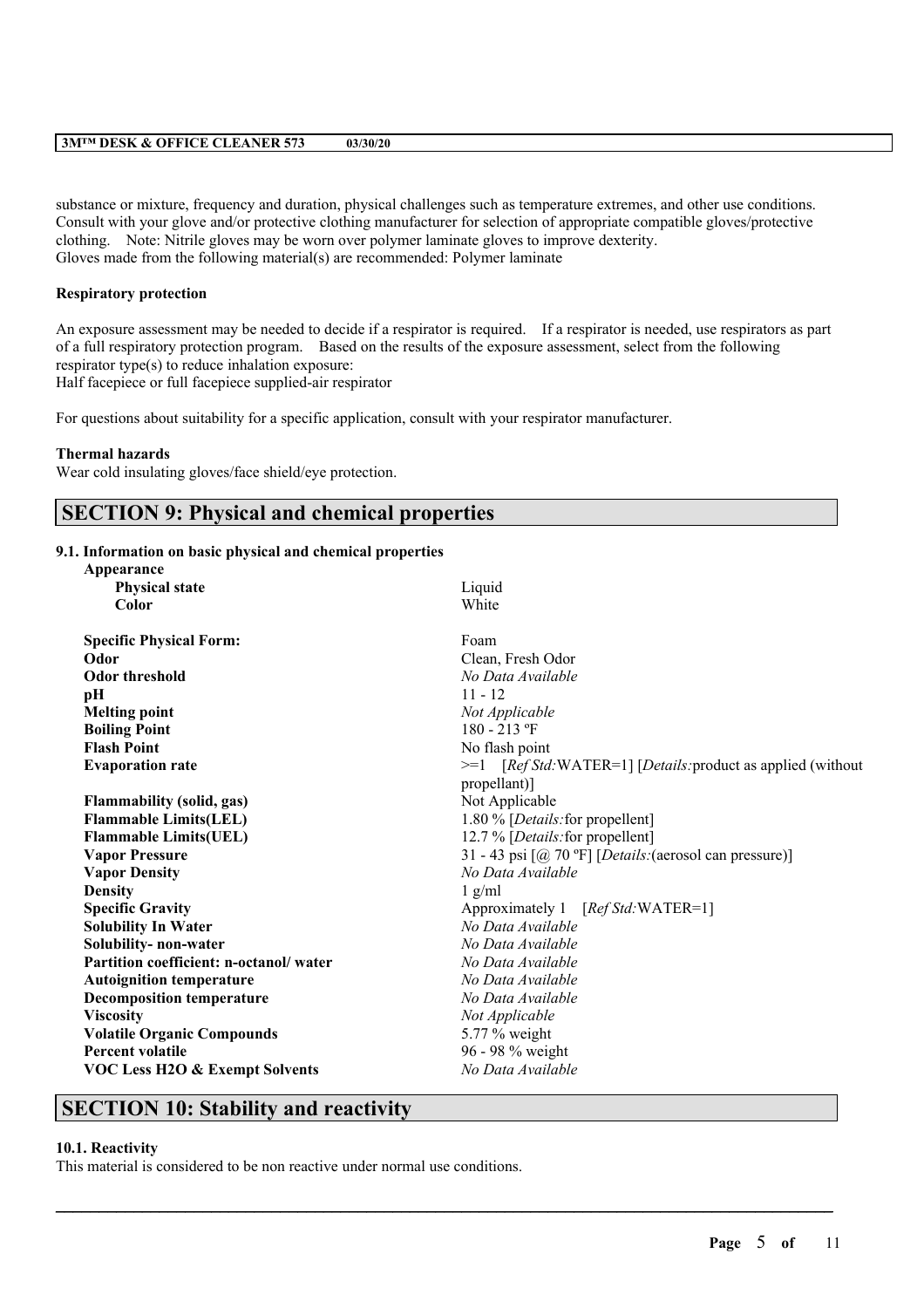**10.2. Chemical stability** Stable.

**10.3. Possibility of hazardous reactions** Hazardous polymerization will not occur.

**10.4. Conditions to avoid** Heat Sparks and/or flames

#### **10.5. Incompatible materials** Not determined

#### **10.6. Hazardous decomposition products Substance Condition** None known.

Refer to section 5.2 for hazardous decomposition products during combustion.

# **SECTION 11: Toxicological information**

The information below may not be consistent with the material classification in Section 2 if specific ingredient **classifications are mandated by a competent authority. In addition, toxicological data on ingredients may not be** reflected in the material classification and/or the signs and symptoms of exposure, because an ingredient may be present below the threshold for labeling, an ingredient may not be available for exposure, or the data may not be **relevant to the material as a whole.**

**11.1. Information on Toxicological effects**

**Signs and Symptoms of Exposure**

### Based on test data and/or information on the components, this material may produce the following health effects:

#### **Inhalation:**

Simple Asphyxiation: Signs/symptoms may include increased heart rate, rapid respirations, drowsiness, headache, incoordination, altered judgement, nausea, vomiting, lethargy, seizures, coma, and may be fatal.

Respiratory Tract Irritation: Signs/symptoms may include cough, sneezing, nasal discharge, headache, hoarseness, and nose and throat pain.

 $\mathcal{L}_\mathcal{L} = \mathcal{L}_\mathcal{L} = \mathcal{L}_\mathcal{L} = \mathcal{L}_\mathcal{L} = \mathcal{L}_\mathcal{L} = \mathcal{L}_\mathcal{L} = \mathcal{L}_\mathcal{L} = \mathcal{L}_\mathcal{L} = \mathcal{L}_\mathcal{L} = \mathcal{L}_\mathcal{L} = \mathcal{L}_\mathcal{L} = \mathcal{L}_\mathcal{L} = \mathcal{L}_\mathcal{L} = \mathcal{L}_\mathcal{L} = \mathcal{L}_\mathcal{L} = \mathcal{L}_\mathcal{L} = \mathcal{L}_\mathcal{L}$ 

May cause additional health effects (see below).

#### **Skin Contact:**

Frostbite: Signs/symptoms may include intense pain, discoloration of skin, and tissue destruction.

Mild Skin Irritation: Signs/symptoms may include localized redness, swelling, itching, and dryness.

#### **Eye Contact:**

Frostbite: Signs/symptoms may include intense pain, clouding of the cornea, redness, swelling, and blindness.

Contact with the eyes during product use is not expected to result in significant irritation.

### **Ingestion:**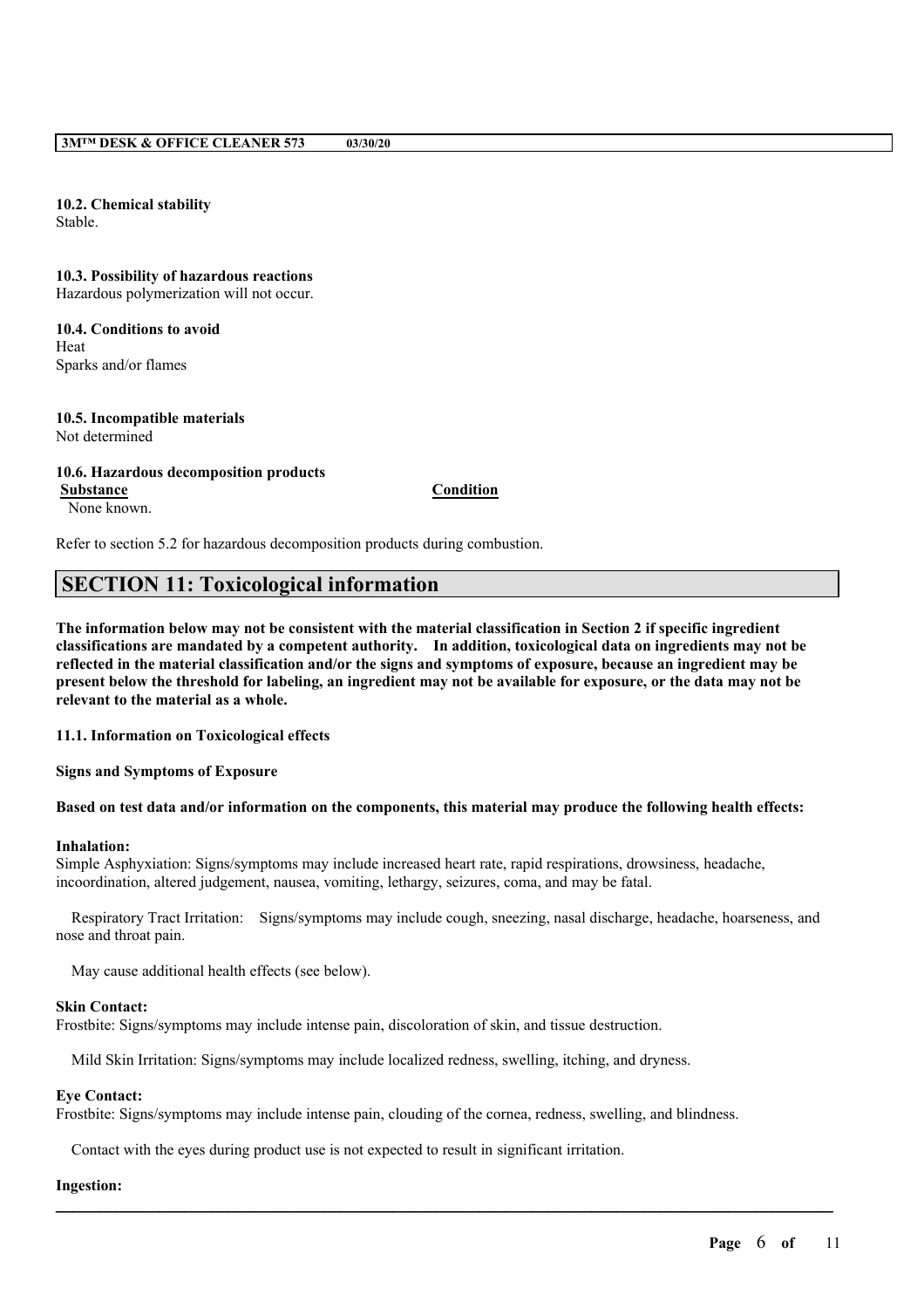Gastrointestinal Irritation: Signs/symptoms may include abdominal pain, stomach upset, nausea, vomiting and diarrhea.

### **Additional Health Effects:**

# **Single exposure may cause target organ effects:**

Single exposure, above recommended guidelines, may cause:

Cardiac Sensitization: Signs/symptoms may include irregular heartbeat (arrhythmia), faintness, chest pain, and may be fatal.

# **Toxicological Data**

If a component is disclosed in section 3 but does not appear in a table below, either no data are available for that endpoint or the data are not sufficient for classification.

#### **Acute Toxicity**

| Name                        | Route       | <b>Species</b> | Value                                             |
|-----------------------------|-------------|----------------|---------------------------------------------------|
| Overall product             | Ingestion   |                | No data available; calculated $ATE > 5,000$ mg/kg |
| ISOPROPYL ALCOHOL           | Dermal      | Rabbit         | $LD50$ 12,870 mg/kg                               |
| <b>ISOPROPYL ALCOHOL</b>    | Inhalation- | Rat            | $LC50$ 72.6 mg/l                                  |
|                             | Vapor (4    |                |                                                   |
|                             | hours)      |                |                                                   |
| <b>ISOPROPYL ALCOHOL</b>    | Ingestion   | Rat            | $LD50$ 4,710 mg/kg                                |
| <b>ISOBUTANE PROPELLANT</b> | Inhalation- | Rat            | LC50 276,000 ppm                                  |
|                             | Gas $(4)$   |                |                                                   |
|                             | hours)      |                |                                                   |
| ETHOXYLATED ALCOHOLS        | Dermal      | Rabbit         | $LD50 > 2,000$ mg/kg                              |
| ETHOXYLATED ALCOHOLS        | Ingestion   | Rat            | LD50 $1,378$ mg/kg                                |
| <b>SODIUM CARBONATE</b>     | Dermal      | Rabbit         | $LD50 > 2,000$ mg/kg                              |
| <b>SODIUM CARBONATE</b>     | Ingestion   | Rat            | $LD50$ 2,800 mg/kg                                |
|                             |             |                |                                                   |

 $ATE = acute$  toxicity estimate

# **Skin Corrosion/Irritation**

| Name                        | <b>Species</b> | Value                     |
|-----------------------------|----------------|---------------------------|
|                             |                |                           |
| ISOPROPYL ALCOHOL           | Multiple       | No significant irritation |
|                             | animal         |                           |
|                             | species        |                           |
| <b>ISOBUTANE PROPELLANT</b> | Professio      | No significant irritation |
|                             | nal            |                           |
|                             | judgeme        |                           |
|                             | nt             |                           |
| ETHOXYLATED ALCOHOLS        | Rabbit         | Irritant                  |
| <b>SODIUM CARBONATE</b>     | Rabbit         | No significant irritation |

### **Serious Eye Damage/Irritation**

| Name                        | <b>Species</b> | Value                     |
|-----------------------------|----------------|---------------------------|
|                             |                |                           |
| ISOPROPYL ALCOHOL           | Rabbit         | Severe irritant           |
| <b>ISOBUTANE PROPELLANT</b> | Professio      | No significant irritation |
|                             | nal            |                           |
|                             | judgeme        |                           |
|                             | nt             |                           |
| ETHOXYLATED ALCOHOLS        | Professio      | Corrosive                 |
|                             | nal            |                           |
|                             | judgeme        |                           |
|                             | nt             |                           |
| <b>SODIUM CARBONATE</b>     | Rabbit         | Corrosive                 |

# **Skin Sensitization**

| . .<br>Name                             | <b>Species</b> | $-1$<br>'alue                |
|-----------------------------------------|----------------|------------------------------|
| <b>ALCOHOL</b><br>ISO<br>.∪PROP≚<br>. . | Guinea         | $\sim$<br>classified<br>Not. |
|                                         | pig            |                              |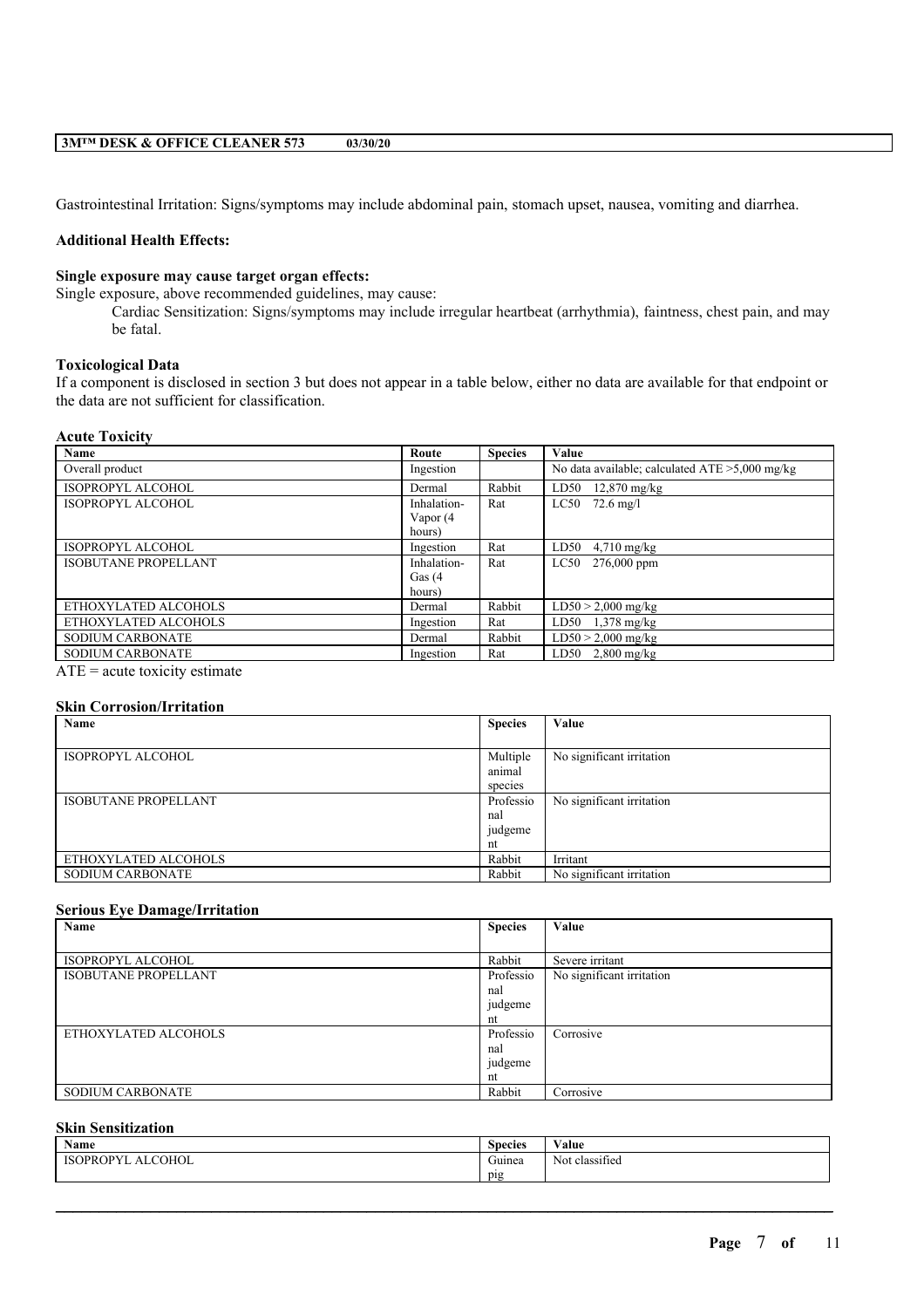| . . | типеа | $\sim$<br>classi<br>ssitiec<br>N01 |
|-----|-------|------------------------------------|
|     | D12   |                                    |

### **Respiratory Sensitization**

For the component/components, either no data are currently available or the data are not sufficient for classification.

### **Germ Cell Mutagenicity**

| $\cdot$<br>Name             | Route    | Value         |
|-----------------------------|----------|---------------|
|                             |          |               |
| ISOPROPYL ALCOHOL           | In Vitro | Not mutagenic |
| ISOPROPYL ALCOHOL           | In vivo  | Not mutagenic |
| <b>ISOBUTANE PROPELLANT</b> | In Vitro | Not mutagenic |
| ETHOXYLATED ALCOHOLS        | In Vitro | Not mutagenic |
| SODIUM CARBONATE            | In Vitro | Not mutagenic |

# **Carcinogenicity**

| Name                                       | Route      | $\sim$<br><b>Species</b> | $ -$<br>Value                                        |
|--------------------------------------------|------------|--------------------------|------------------------------------------------------|
| <b>COHOL</b><br>15OPROP <sup>V</sup><br>ΑI | Inhalation | Rat<br>.                 | data exist.<br>but the data are not<br>Some positive |
|                                            |            |                          | .<br>classification<br>tor<br>hcient<br>sui          |

# **Reproductive Toxicity**

# **Reproductive and/or Developmental Effects**

| Name                     | Route      | Value                                  | <b>Species</b> | <b>Test Result</b>            | <b>Exposure</b><br><b>Duration</b> |
|--------------------------|------------|----------------------------------------|----------------|-------------------------------|------------------------------------|
| <b>ISOPROPYL ALCOHOL</b> | Ingestion  | Not classified for development         | Rat            | <b>NOAEL 400</b><br>mg/kg/day | during<br>organogenesi<br>S        |
| ISOPROPYL ALCOHOL        | Inhalation | Not classified for development         | Rat            | LOAEL <sub>9</sub><br>mg/l    | during<br>gestation                |
| ETHOXYLATED ALCOHOLS     | Dermal     | Not classified for female reproduction | Rat            | <b>NOAEL 250</b><br>mg/kg/day | 2 generation                       |
| ETHOXYLATED ALCOHOLS     | Dermal     | Not classified for development         | Rat            | <b>NOAEL 250</b><br>mg/kg/day | 2 generation                       |
| ETHOXYLATED ALCOHOLS     | Dermal     | Not classified for male reproduction   | Rat            | <b>NOAEL 100</b><br>mg/kg/day | 2 generation                       |
| <b>SODIUM CARBONATE</b>  | Ingestion  | Not classified for development         | Mouse          | <b>NOAEL 340</b><br>mg/kg/day | during<br>organogenesi<br>s        |

# **Target Organ(s)**

# **Specific Target Organ Toxicity - single exposure**

| <b>Name</b>              | Route      | <b>Target Organ(s)</b> | <b>Value</b>                      | <b>Species</b> | <b>Test Result</b> | <b>Exposure</b> |
|--------------------------|------------|------------------------|-----------------------------------|----------------|--------------------|-----------------|
|                          |            |                        |                                   |                |                    | <b>Duration</b> |
| <b>ISOPROPYL ALCOHOL</b> | Inhalation | central nervous        | May cause drowsiness or           | Human          | <b>NOAEL Not</b>   |                 |
|                          |            | system depression      | dizziness                         |                | available          |                 |
| ISOPROPYL ALCOHOL        | Inhalation | respiratory irritation | Some positive data exist, but the | Human          | <b>NOAEL Not</b>   |                 |
|                          |            |                        | data are not sufficient for       |                | available          |                 |
|                          |            |                        | classification                    |                |                    |                 |
| ISOPROPYL ALCOHOL        | Inhalation | auditory system        | Not classified                    | Guinea         | <b>NOAEL 13.4</b>  | 24 hours        |
|                          |            |                        |                                   | pig            | mg/l               |                 |
| ISOPROPYL ALCOHOL        | Ingestion  | central nervous        | May cause drowsiness or           | Human          | <b>NOAEL Not</b>   | poisoning       |
|                          |            | system depression      | dizziness                         |                | available          | and/or abuse    |
| <b>ISOBUTANE</b>         | Inhalation | cardiac sensitization  | Causes damage to organs           | Multiple       | <b>NOAEL Not</b>   |                 |
| <b>PROPELLANT</b>        |            |                        |                                   | animal         | available          |                 |
|                          |            |                        |                                   | species        |                    |                 |
| <b>ISOBUTANE</b>         | Inhalation | central nervous        | May cause drowsiness or           | Human          | <b>NOAEL Not</b>   |                 |
| <b>PROPELLANT</b>        |            | system depression      | dizziness                         | and            | available          |                 |
|                          |            |                        |                                   | animal         |                    |                 |
| <b>ISOBUTANE</b>         | Inhalation | respiratory irritation | Not classified                    | Mouse          | <b>NOAEL Not</b>   |                 |
| <b>PROPELLANT</b>        |            |                        |                                   |                | available          |                 |
| <b>ETHOXYLATED</b>       | Inhalation | respiratory irritation | Some positive data exist, but the | Not            | <b>NOAEL Not</b>   | not available   |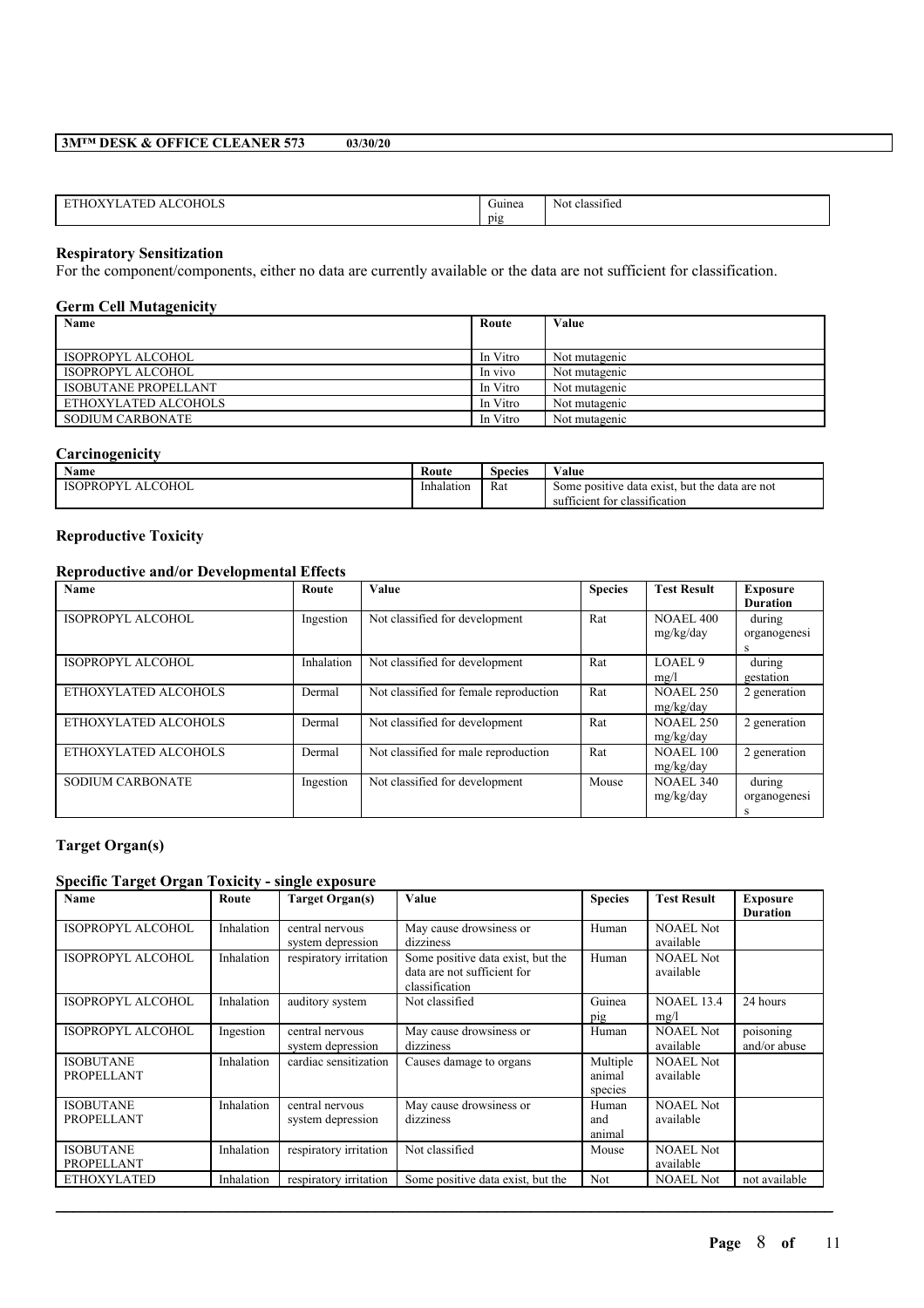|  | TO1<br>rent:<br>$^{\circ}$<br>not<br>data<br>21 I V<br>- 11<br>. .<br>ісаноп<br>-103 | $\sim$ $\sim$<br>011<br>ailable/ | available |  |
|--|--------------------------------------------------------------------------------------|----------------------------------|-----------|--|
|  |                                                                                      |                                  |           |  |

### **Specific Target Organ Toxicity - repeated exposure**

| Name                     | Route      | <b>Target Organ(s)</b> | Value          | <b>Species</b> | <b>Test Result</b> | <b>Exposure</b> |
|--------------------------|------------|------------------------|----------------|----------------|--------------------|-----------------|
|                          |            |                        |                |                |                    | <b>Duration</b> |
| ISOPROPYL ALCOHOL        | Inhalation | kidney and/or          | Not classified | Rat            | <b>NOAEL 12.3</b>  | 24 months       |
|                          |            | bladder                |                |                | mg/l               |                 |
| <b>ISOPROPYL ALCOHOL</b> | Inhalation | nervous system         | Not classified | Rat            | <b>NOAEL 12</b>    | 13 weeks        |
|                          |            |                        |                |                | mg/l               |                 |
| ISOPROPYL ALCOHOL        | Ingestion  | kidney and/or          | Not classified | Rat            | <b>NOAEL 400</b>   | 12 weeks        |
|                          |            | bladder                |                |                | mg/kg/day          |                 |
| <b>ISOBUTANE</b>         | Inhalation | kidney and/or          | Not classified | Rat            | NOAEL              | 13 weeks        |
| <b>PROPELLANT</b>        |            | bladder                |                |                | $4,500$ ppm        |                 |
| <b>ETHOXYLATED</b>       | Dermal     | kidney and/or          | Not classified | Rat            | <b>NOAEL 125</b>   | 13 weeks        |
| <b>ALCOHOLS</b>          |            | bladder                |                |                | mg/kg/day          |                 |
|                          |            | hematopoietic          |                |                |                    |                 |
|                          |            | system                 |                |                |                    |                 |
| <b>SODIUM CARBONATE</b>  | Inhalation | respiratory system     | Not classified | Rat            | LOAEL 0.07         | 3 months        |
|                          |            |                        |                |                | mg/l               |                 |

### **Aspiration Hazard**

For the component/components, either no data are currently available or the data are not sufficient for classification.

### Please contact the address or phone number listed on the first page of the SDS for additional toxicological information **on this material and/or its components.**

# **SECTION 12: Ecological information**

### **Ecotoxicological information**

Please contact the address or phone number listed on the first page of the SDS for additional ecotoxicological information on this material and/or its components.

### **Chemical fate information**

Please contact the address or phone number listed on the first page of the SDS for additional chemical fate information on this material and/or its components.

# **SECTION 13: Disposal considerations**

### **13.1. Disposal methods**

Dispose of contents/ container in accordance with the local/regional/national/international regulations.

Dispose of waste product in a permitted industrial waste facility. Facility must be capable of handling aerosol cans. Empty drums/barrels/containers used for transporting and handling hazardous chemicals (chemical substances/mixtures/preparations classified as Hazardous as per applicable regulations) shall be considered, stored, treated  $\&$  disposed of as hazardous wastes unless otherwise defined by applicable waste regulations. Consult with the respective regulating authorities to determine the available treatment and disposal facilities.

 $\mathcal{L}_\mathcal{L} = \mathcal{L}_\mathcal{L} = \mathcal{L}_\mathcal{L} = \mathcal{L}_\mathcal{L} = \mathcal{L}_\mathcal{L} = \mathcal{L}_\mathcal{L} = \mathcal{L}_\mathcal{L} = \mathcal{L}_\mathcal{L} = \mathcal{L}_\mathcal{L} = \mathcal{L}_\mathcal{L} = \mathcal{L}_\mathcal{L} = \mathcal{L}_\mathcal{L} = \mathcal{L}_\mathcal{L} = \mathcal{L}_\mathcal{L} = \mathcal{L}_\mathcal{L} = \mathcal{L}_\mathcal{L} = \mathcal{L}_\mathcal{L}$ 

# **EPA Hazardous Waste Number (RCRA):** D001 (Ignitable)

# **SECTION 14: Transport Information**

For Transport Information, please visit http://3M.com/Transportinfo or call 1-800-364-3577 or 651-737-6501.

# **SECTION 15: Regulatory information**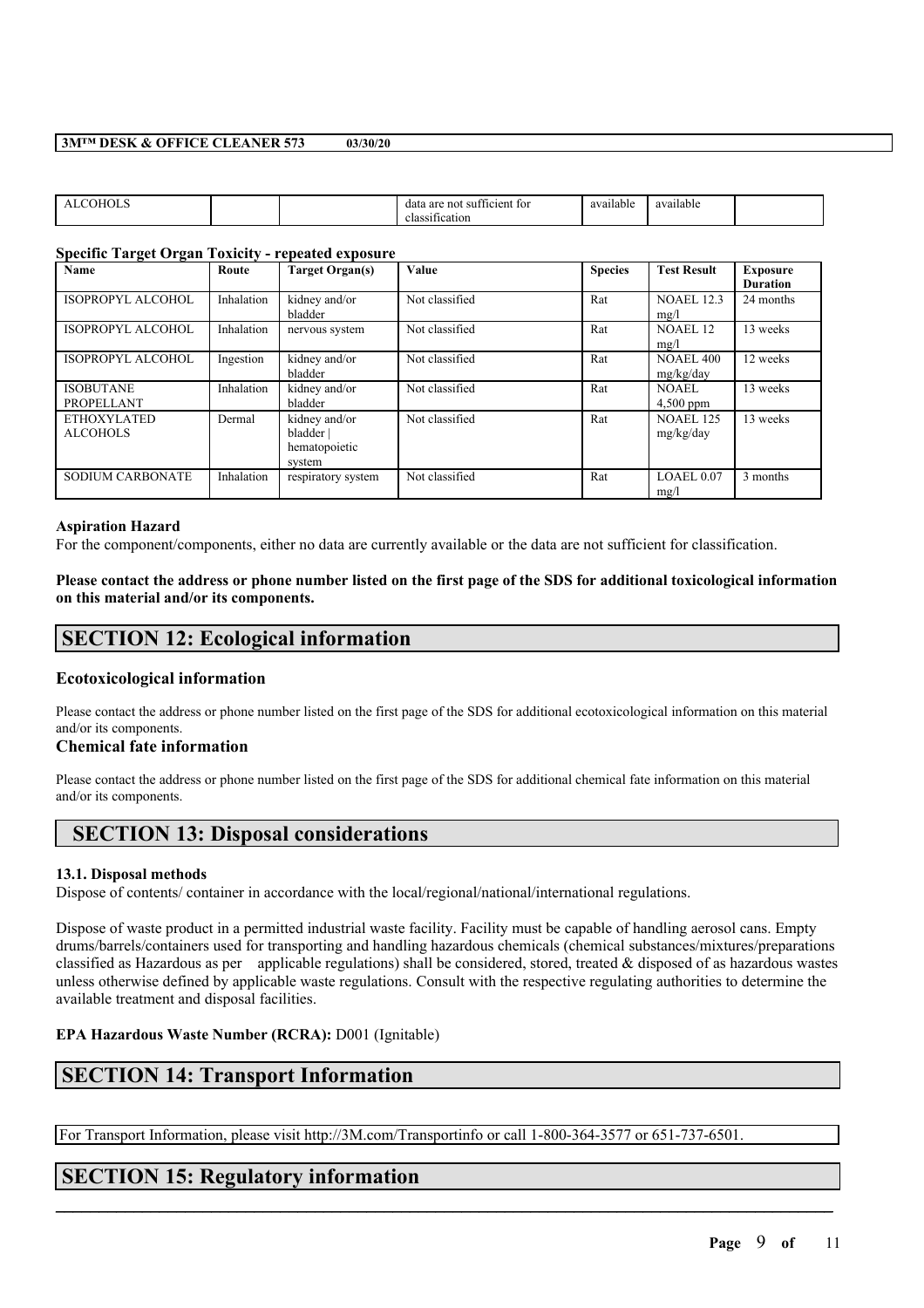# **15.1. US Federal Regulations**

Contact 3M for more information.

### **EPCRA 311/312 Hazard Classifications:**

| <b>Physical Hazards</b>                                      |  |
|--------------------------------------------------------------|--|
| Gas under pressure                                           |  |
|                                                              |  |
| <b>Health Hazards</b>                                        |  |
| Simple Asphyxiant                                            |  |
| Specific target organ toxicity (single or repeated exposure) |  |

# **15.2. State Regulations**

Contact 3M for more information.

# **15.3. Chemical Inventories**

The components of this material are in compliance with the China "Measures on Environmental Management of New Chemical Substance". Certain restrictions may apply. Contact the selling division for additional information.

The components of this product are in compliance with the chemical notification requirements of TSCA. All required components of this product are listed on the active portion of the TSCA Inventory.

Contact 3M for more information.

# **15.4. International Regulations**

Contact 3M for more information.

**This SDS has been prepared to meet the U.S. OSHA Hazard Communication Standard, 29 CFR 1910.1200.**

# **SECTION 16: Other information**

### **NFPA Hazard Classification**

**Health:** 3 **Flammability:** 1 **Instability:** 0 **Special Hazards:** None **Aerosol Storage Code:** 1

National Fire Protection Association (NFPA) hazard ratings are designed for use by emergency response personnel to address the hazards that are presented by short-term, acute exposure to a material under conditions of fire, spill, or similar emergencies. Hazard ratings are primarily based on the inherent physical and toxic properties of the material but also include the toxic properties of combustion or decomposition products that are known to be generated in significant quantities.

# **HMIS Hazard Classification Health:** 4 **Flammability:** 1 **Physical Hazard:** 0 **Personal Protection:** X - See PPE section.

Hazardous Material Identification System (HMIS® IV) hazard ratings are designed to inform employees of chemical hazards in the workplace. These ratings are based on the inherent properties of the material under expected conditions of normal use and are not intended for use in emergency situations. HMIS® IV ratings are to be used with a fully implemented HMIS® IV program. HMIS® is a registered mark of the American Coatings Association (ACA).

| <b>Document Group:</b> | 23-3022-3 | <b>Version Number:</b>  | 5.04     |
|------------------------|-----------|-------------------------|----------|
| <b>Issue Date:</b>     | 03/30/20  | <b>Supercedes Date:</b> | 12/20/19 |

DISCLAIMER: The information in this Safety Data Sheet (SDS) is believed to be correct as of the date issued. 3M MAKES NO WARRANTIES, EXPRESSED OR IMPLIED, INCLUDING, BUT NOT LIMITED TO, ANY IMPLIED WARRANTY